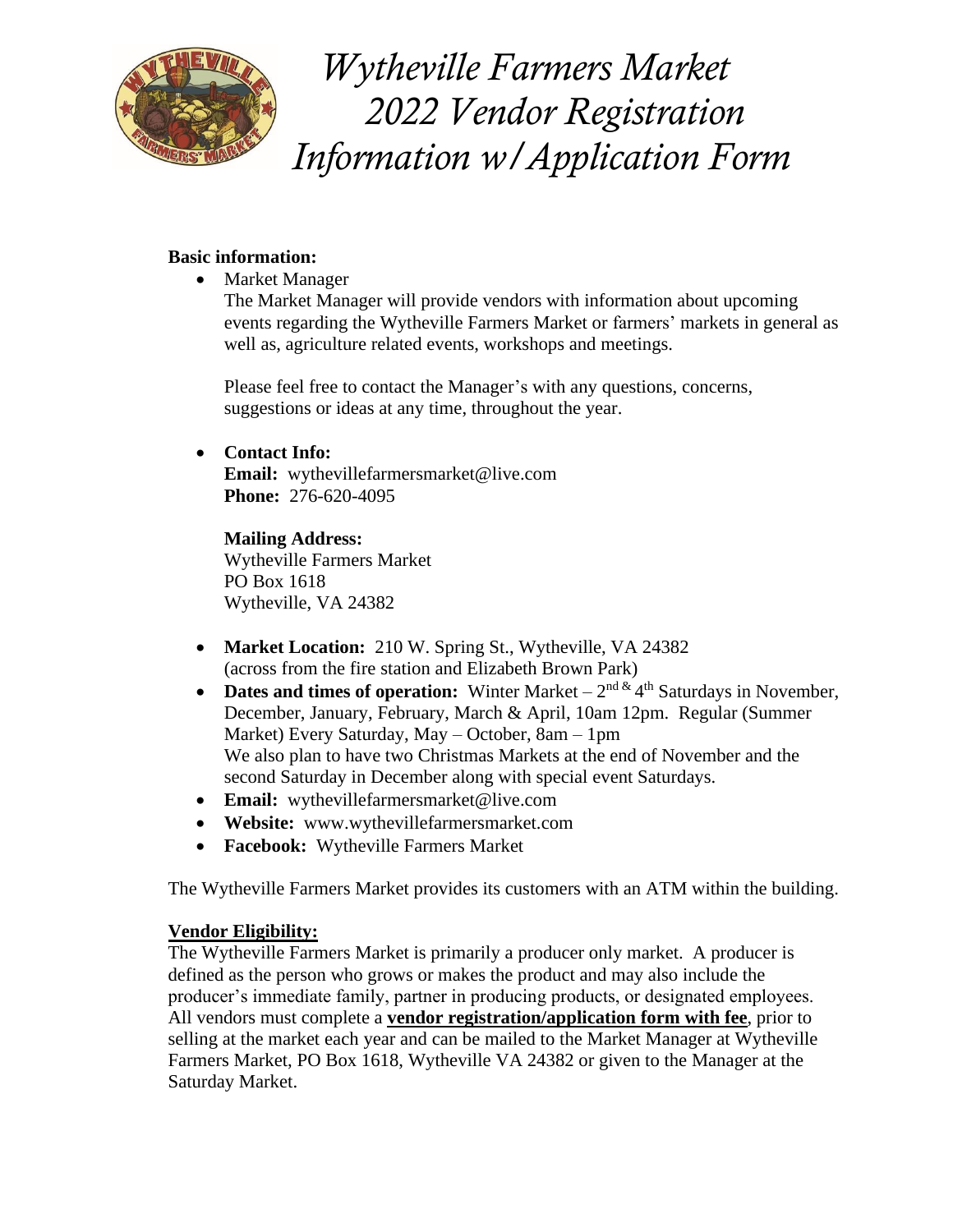# **Full Season Vendor Space and Fees:**

Pricing for a full season – all Markets (annual vendor) will be as follows:

# **Inside Building – Winter Market 2nd & 4th Saturdays 10am – 12pm, & Regular (Summer Market) 8am-1pm (May through October)**

\$135.00 standard space (10' or 9' x 10') with table and electric \$110.00 standard space (10' or 9' x 10') \$95.00 smaller space sizes  $(10' \text{ or } 9' \text{ x } 7' \text{ or } 6')$  -  $(\text{if available})$ 

## **Outside Building - Shelter or drive in side**

\$110.00 standard 10' x 10' space.

Fees are due, prior to selling at the market. Shelter or drive in side spaces primarily reserved for produce vendors. All tables, provided by the market must remain in designated locations. Market Manager will assign vendor space number/location and send a confirmation to each approved vendor. No table/space sharing by multiple vendors allowed.

# **Single Day Vendor Space and Fees:**

Single day vendor spaces are \$20 per day. Set up is according to availability and the Market Manager's discretion. Single day vendors must contact the Market Manager, prior to vending and must pay for their space by Market day close.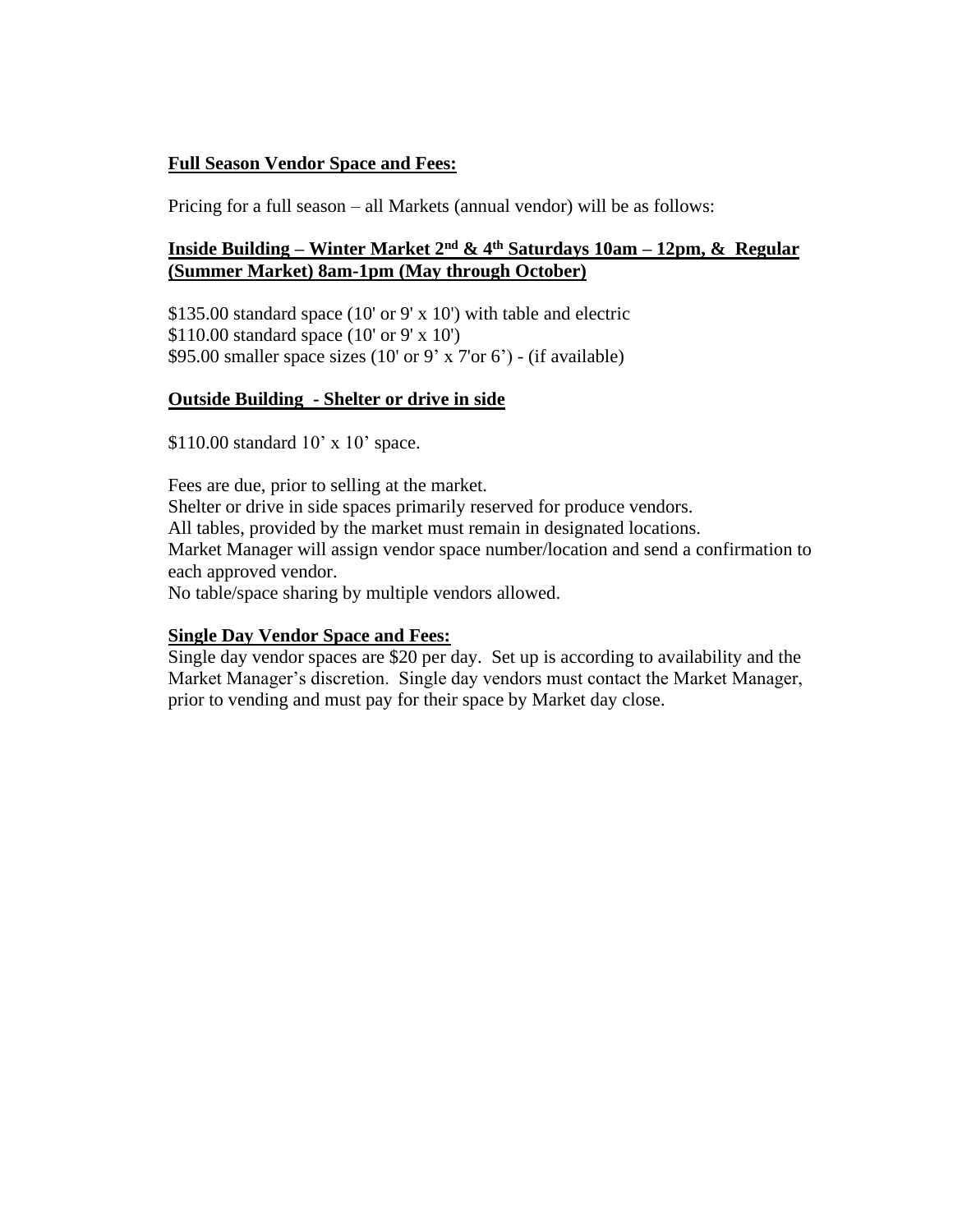# 2022 Rules and Regulations

Disputes or questions such as the provenance of items for sale, space assignment, general conduct and the enforcement of market rules, will be resolved by the Market Manager and the Farmer's Market Board.

For each violation of the rules and regulations incurred, a written warning notice will be issued. Violations of the rules, regulations or provisions, of the Farmer's Market, will be handled in the following manner:

**1 st Violation:** A written warning will be issued and no other penalty will be incurred. **2 nd Violation:** When a second written notice is issued, forfeiture of a space at the next farmer's market that the vendor was planning to attend will occur.

- **3 rd Violation:** When a third and final warning notice is given, forfeiture of a space at the farmer's market for the remainder of the season will occur. Priority status to obtain a full-season space for next year's market will be lost.
- Vendors will strive to sell products of the highest freshness and quality.
- No table/space sharing by multiple vendors will be allowed.
- Vendors will be expected to conduct business in a courteous manner.
- No live animals or pets shall be permitted in the market vending area, unless they are registered service animals.
- Vendor areas must be cleaned up and market area cleared after the closing of the market.
- Vendors should arrive at the market between 7:00am 8:00am and set up to sell by opening of the market at 8:00am. If you are going to be late, or would like to set up after 8:00am please communicate with the Market Manager. Vendors requesting to set up after 8:00am will not be able to drive into the building. Vendors are expected to stay till Market closing unless sold out of products.
- All vendor parking shall be across Spring St. in the Elizabeth Brown Park/ Community Recreation Center lot. Parking for handicap vendors can see Manager for parking areas.
- For safety reasons vendors will not be allowed to drive their vehicle into the market after 7:30am.
- Vendors should let the Market Manager know 3 days in advance if they do not plan on vending on any given Saturday. Please do not assume that the manager knows your vending schedule.
- No smoking will be allowed inside the building.
- Each vendor is responsible for keeping their area clean before, during and after each market.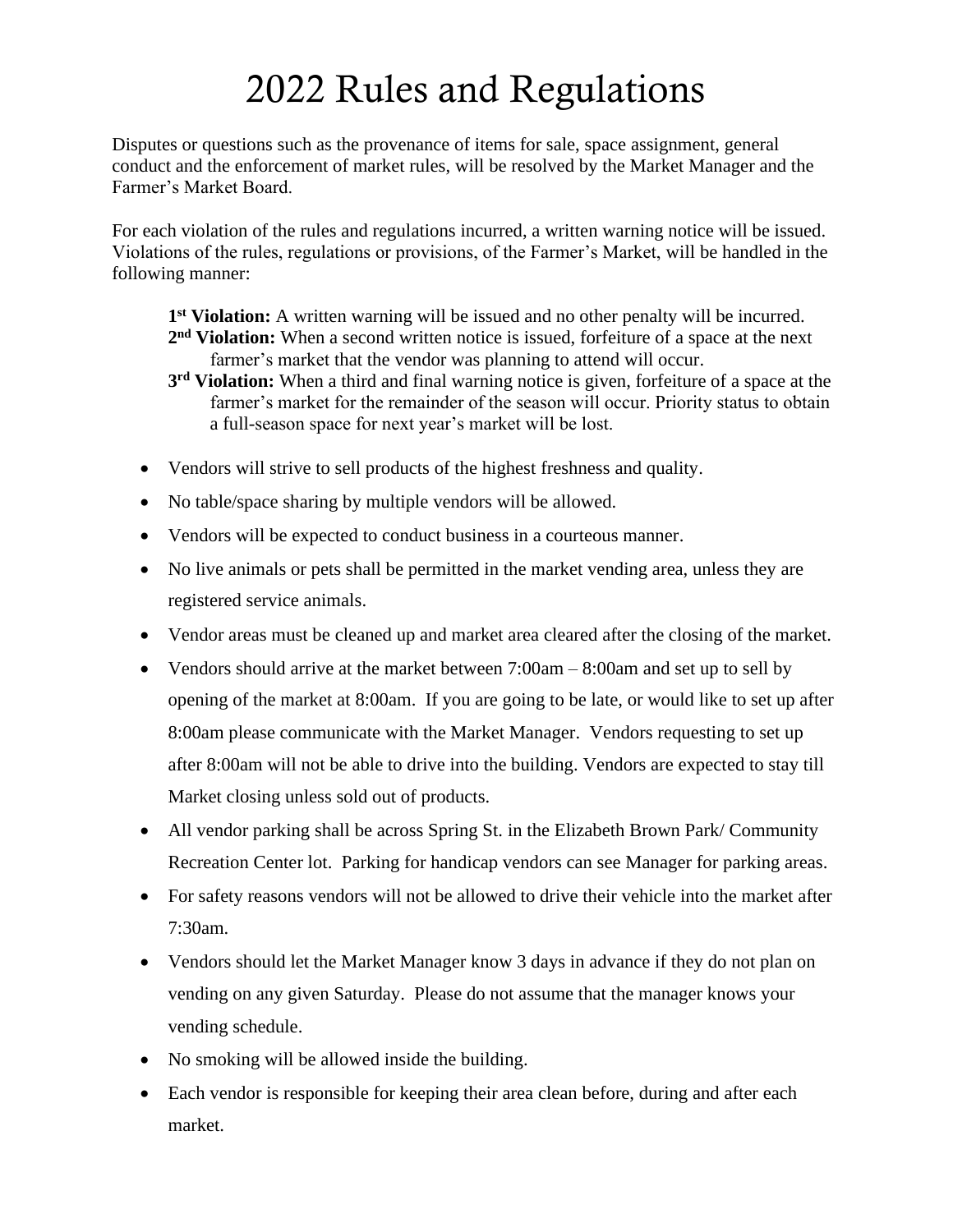- Vendors are responsible for their own chairs, tables, shade devices, change bags, etc.
- Products must be clearly priced and labeled.

## **Artisan and Craft Vendors:**

Any vendor wishing to sell hand-crafted products, at the market, must undergo a jury process and complete an Artisan Vendor Application, prior to selling. This application is available on the market website. All Artisan Vendors must call the Market Manager to schedule an appointment. Requirement for submission means the product(s) must be the original work of the vendor and shall not be commercially made, created or produced, without value added by the vendor.

• **Jury Process for Full Season Vendors:**

New full session vendors or vendors selling new products will need to be juried. The Artisan Committee will review a sampling of the items, to be sold by each vendor, as well as each artisan application. Once the review process is complete, you will be notified, in writing, of the results.

#### • **Jury Process for Single Day Vendors:**

Single day vendors are required to have their items and application reviewed by the Market Board of Directors. This review will take place on a Saturday of each month, from May – October. Once the review is complete, you will be notified in writing, of the results.

#### **Meats:**

Vendors are allowed to sell meat that has been through a federally (USDA) inspected harvesting facility and is labeled/stamped as such, except poultry and other meats exempted by Virginia law. Home kill or meat that is killed by a non-inspected facility cannot be sold at the Farmer's Market. Questions can be directed to the Wythe County Extension Agent.

#### **Baked Goods:**

Vendors are responsible for following food preparation, processing and labeling regulations required by the Virginia Department of Agriculture and Consumer Services. If you plan to sell baked goods or processed foods, ask the Market Manager for a VDACS handout, which includes specific information regarding selling requirements.

#### **Scale Requirements:**

To be in compliance with Virginia Weights and Measures Law, contact Virginia Department of Agriculture and Consumer Services Wytheville regional office at (276)-228-5501. There is no charge for this service.

#### **Sales Tax:**

Vendors are responsible for their own collection, reporting, and paying sales tax to the Commonwealth of Virginia. Applicable forms are available at the Commissioner of Revenue's office.

#### **Grower/Producer Certification Form:**

All new grower/producer vendors must complete a Grower/Producer Certification Form and have it signed by the Manager. An onsite farm visit may be required by the Manager. This form should be completed, before selling at the market. To complete this form and process; check off the produce or products that you plan to offer at the market, then call the Market Manager and ask him/her to stop by for a short visit to verify that your products are locally produced in Wythe County or within a 75-mile radius of Wytheville.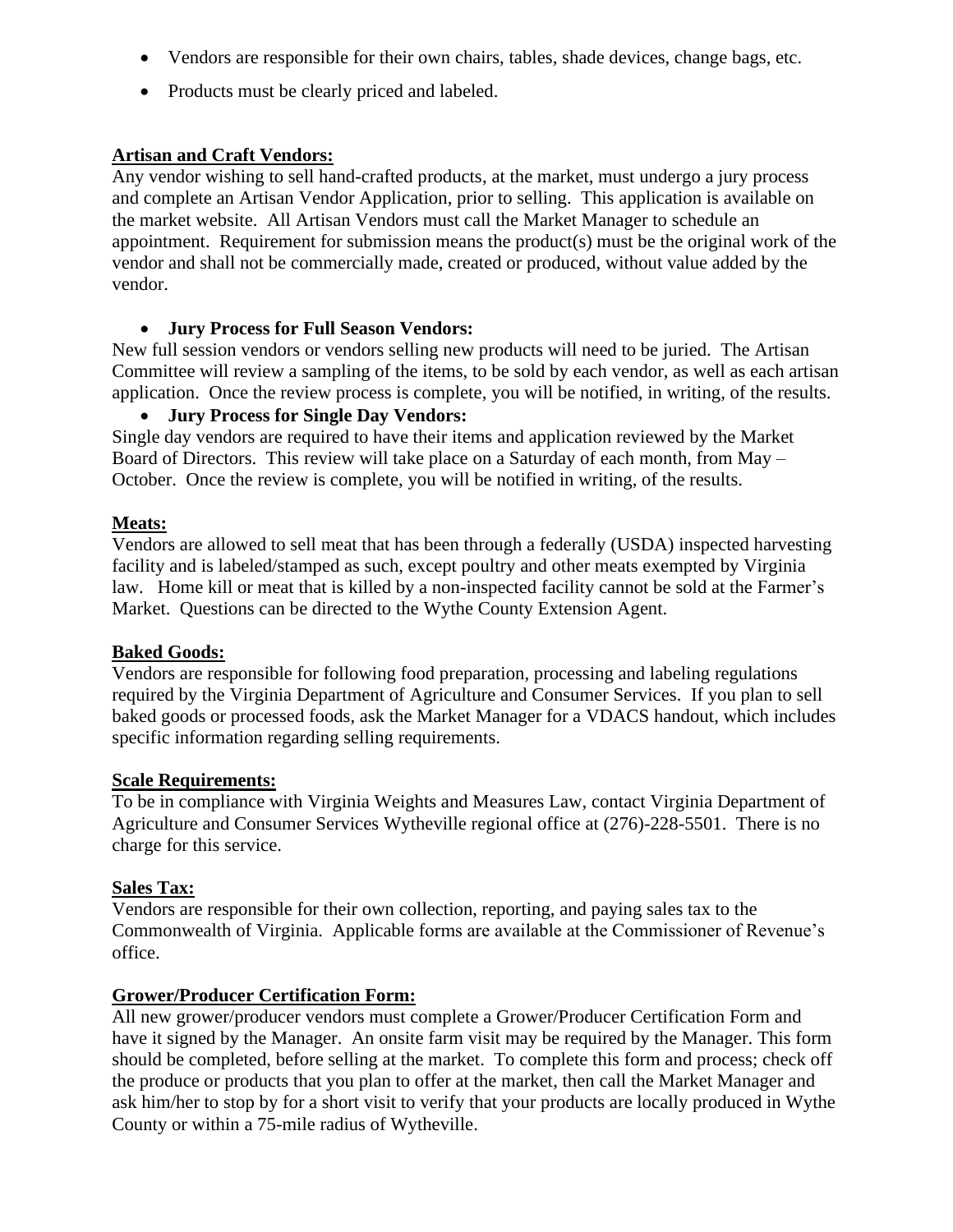#### **Indemnification:**

The vendor agrees to indemnify and hold harmless Wythe Bland Community Foundation, the Wytheville Farmers Market, the Market Board of Directors, the Market Managers, the Market Volunteers, and the town of Wytheville from any and all causes of action that may rise from the operation of the Farmers Market, not caused by negligence of the Wytheville Farmer's Market. The Farmers Market will not discriminate against any applicant for vendor space because of race, color, religion, sex, national origin, age or marital status.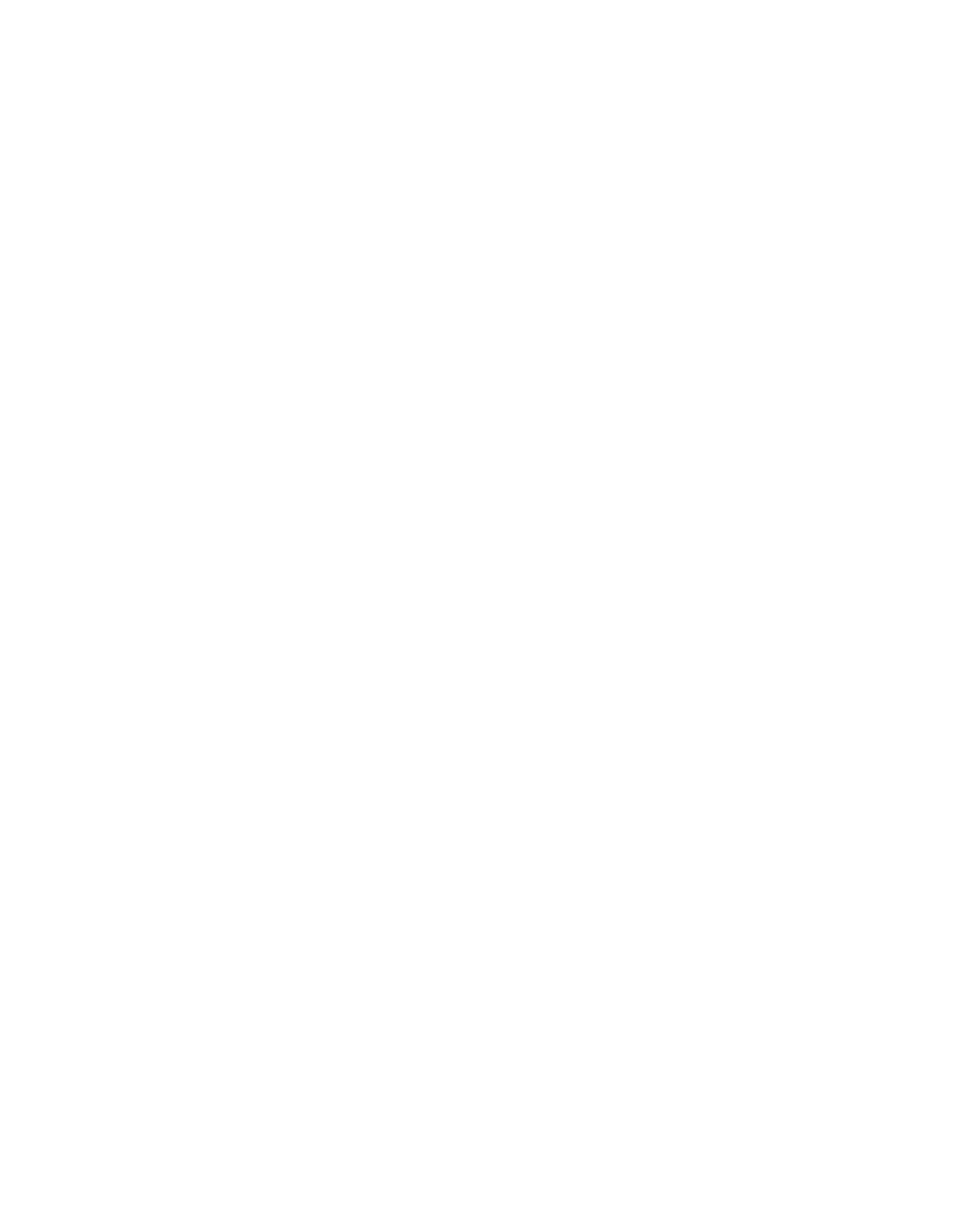# **VENDOR REGISTRATION/APPLICATION FORM 2022 WYTHEVILLE FARMER'S MARKET**

| A vendor is specified as an individual, a family, a group or an organization. Completion of this form and<br>fee payment is required, prior to selling at the farmer's market, for single day and full-season vendors.<br>Please print |
|----------------------------------------------------------------------------------------------------------------------------------------------------------------------------------------------------------------------------------------|
|                                                                                                                                                                                                                                        |
|                                                                                                                                                                                                                                        |
|                                                                                                                                                                                                                                        |
|                                                                                                                                                                                                                                        |
|                                                                                                                                                                                                                                        |
|                                                                                                                                                                                                                                        |
| Products to be sold:                                                                                                                                                                                                                   |
| Do you produce your own products? (check one) _______ Yes _______ No                                                                                                                                                                   |
| Please select/check market space requested.                                                                                                                                                                                            |
| <b>Inside Building</b> – Winter Market 2 <sup>nd</sup> & 4 <sup>th</sup> Saturdays Jan. – April, Summer/Fall Market<br>Saturdays 8am-1pm (May through October) Nov. & Dec. Christmas Markets                                           |
| \$135.00 standard space (10' or 9' x 10') with table and electric<br>$\overline{\phantom{a}}$                                                                                                                                          |
| \$110.00 standard space $(10' \text{ or } 9' \text{ x } 10')$                                                                                                                                                                          |
| \$95.00 smaller space sizes (10' or 9' x 7' or 6') subject to availability                                                                                                                                                             |
| <b>Outside Building – Shelter/ drive in side, Saturdays 8am-12pm (May through October)</b>                                                                                                                                             |
| \$110.00 standard shelter / drive in space.                                                                                                                                                                                            |
|                                                                                                                                                                                                                                        |
| Saturday inside or outside Daily Fee \$20.00 per Saturday.                                                                                                                                                                             |

\_\_\_\_1/8/22 \_\_\_\_\_\_3/12/22 \_\_\_\_ 5/7/22 \_\_\_\_6/4/22 \_\_\_\_7/2/22 \_\_\_\_8/6/22 \_\_\_\_9/3/22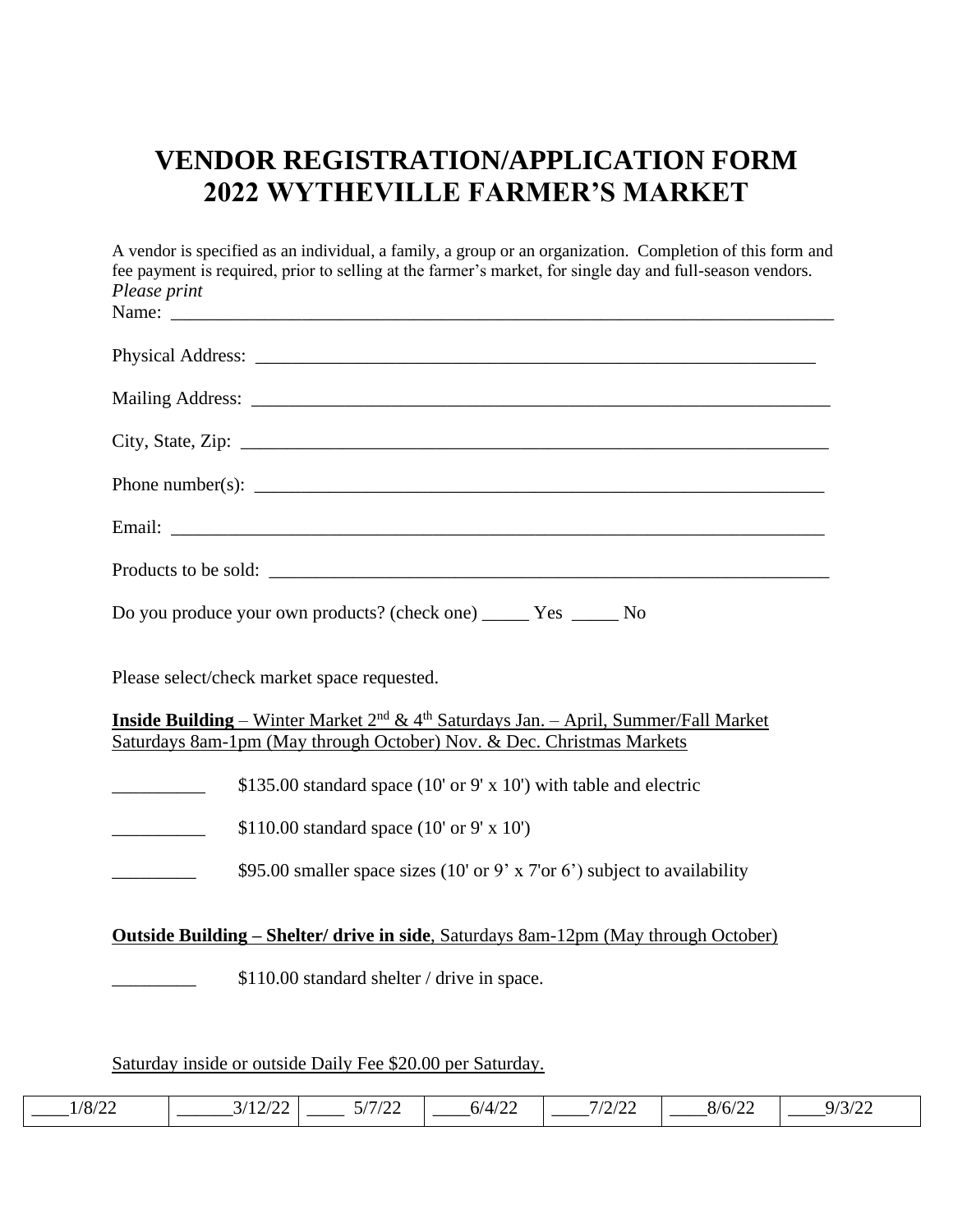| 1/22/22 | 3/26/22 | 5/14/22 | 6/11/22 | 7/9/22  | 8/13/22 | 9/10/22 |
|---------|---------|---------|---------|---------|---------|---------|
| 2/12/22 | 4/9/22  | 5/21/22 | 6/18/22 | 7/16/22 | 8/20/22 | 9/17/22 |
| 2/26/22 | 4/23/22 | 5/28/22 | 6/25/22 | 7/23/22 | 8/27/22 | 9/24/22 |
|         |         |         |         | 7/30/22 |         |         |

| 10/1/22  | 11/12/22  |           |  |
|----------|-----------|-----------|--|
| 10/8/22  | 11/26/22  | 12/10/22  |  |
|          | Christmas | Christmas |  |
|          | Mkt.      | Mkt.      |  |
| 10/15/22 |           |           |  |
| 10/22/22 |           |           |  |
| 10/29/22 |           |           |  |

Virginia Department of Agriculture and Consumer Services (VDACS)

Products sold at the market must be in compliance with VDACS regulations. VDAC S Food Safety Program is charged with ensuring a safe, wholesome, and properly labeled food supply for the citizens of the Commonwealth. The program discharges this responsibility through conducting periodic unannounced inspections of food processors, food storage warehouses, and food retail stores. The program monitors the food supply by making these inspections and through the collection of food samples to be analyzed for pesticide residues, mycotoxins, microbiological contamination, filth, standards, and labeling. For questions and inspection information, contact the VDACS Wytheville regional office at 276-228-5501.

Growers/Producers must also have a Grower/Producer Certification Form. To obtain an inspection, please call the manager of the WFM @ 276-620-4095 or email.

Artisan vendors must complete an Artisan Application and have their products juried, prior to selling at the market.

By signing this registration form, I acknowledge that I have read and understand the Vendor Rules and Regulations and will abide by the terms presented above and in the vendor packet.

 $Signal: \_\_$ 

Date:

**This registration/application form and fee must be received by the Market Manager.**

#### **Forms and fee may be given in person or mailed to:**

Wytheville Farmers Market Attn: Market Manager PO Box 1618 Wytheville, VA 24382